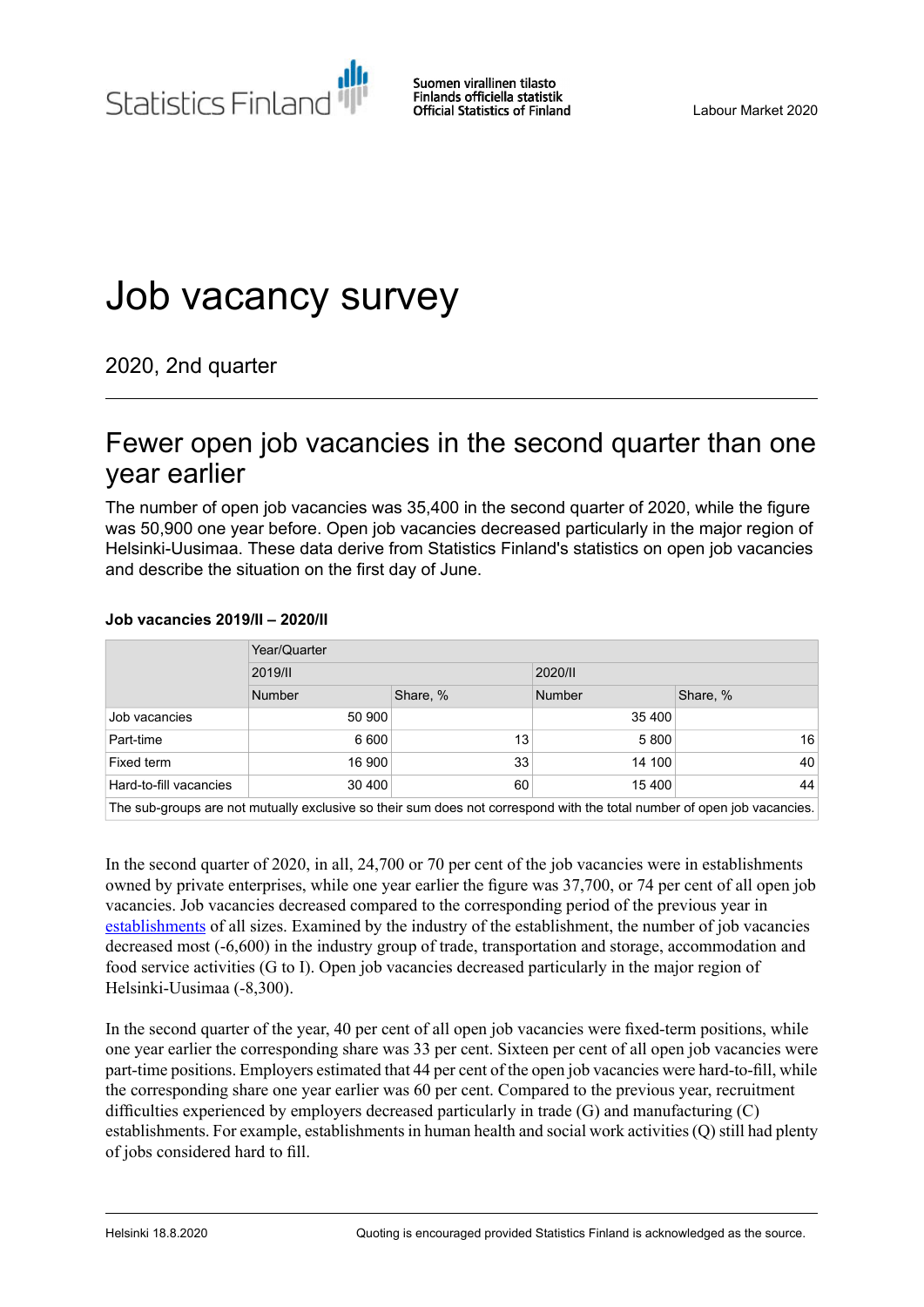Statistics Finland has been collecting data on open job vacancies quarterly since 2002. The inquiry is directed to persons responsible for recruitment in private or public sector establishments. The survey is answered with either a web questionnaire or a telephone interview. The data collection includes approximately 2,500 different establishments in every quarter. The statistics are based on Regulation (EC) No 453/2008 of the European Parliament and of the Council. The objective is to produce up-to-date and comparable information about the number and structure of job openings on the labour markets of EU Member States.

More information about open job vacancies is available in the appendix tables of this release and in the database tables of the statistics. The figures in the tables are rounded, for which reason the sums do not always amount to the totals. The accuracy of figures and standard errors are explained in the [quality](http://tilastokeskus.fi/til/atp/2020/02/atp_2020_02_2020-08-18_laa_001_fi.html#3.Tietojenoikeellisuusjatarkkuus) [description](http://tilastokeskus.fi/til/atp/2020/02/atp_2020_02_2020-08-18_laa_001_fi.html#3.Tietojenoikeellisuusjatarkkuus) of the statistical release (only in Finnish).

Latest data on open job vacancies [published](https://ec.europa.eu/eurostat/documents/2995521/10294936/3-16062020-BP-EN.pdf/82b1ecb0-aae1-232e-fba3-a6a05f1c0d93) by the EU can be found on Eurostat's home page <http://ec.europa.eu/eurostat>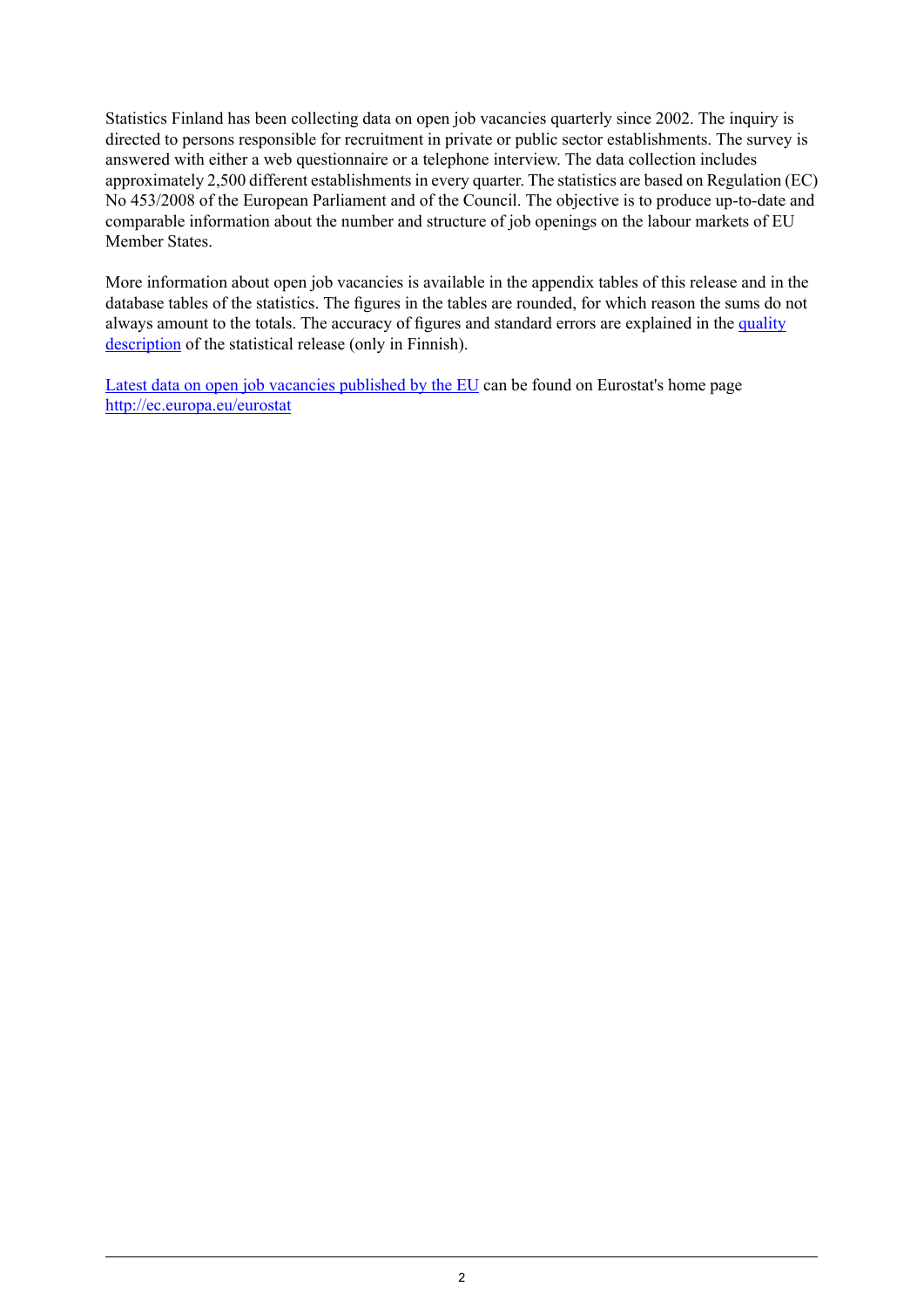# **Contents**

## **Tables**

### **Appendix tables**

# Figures

### **Appendix figures**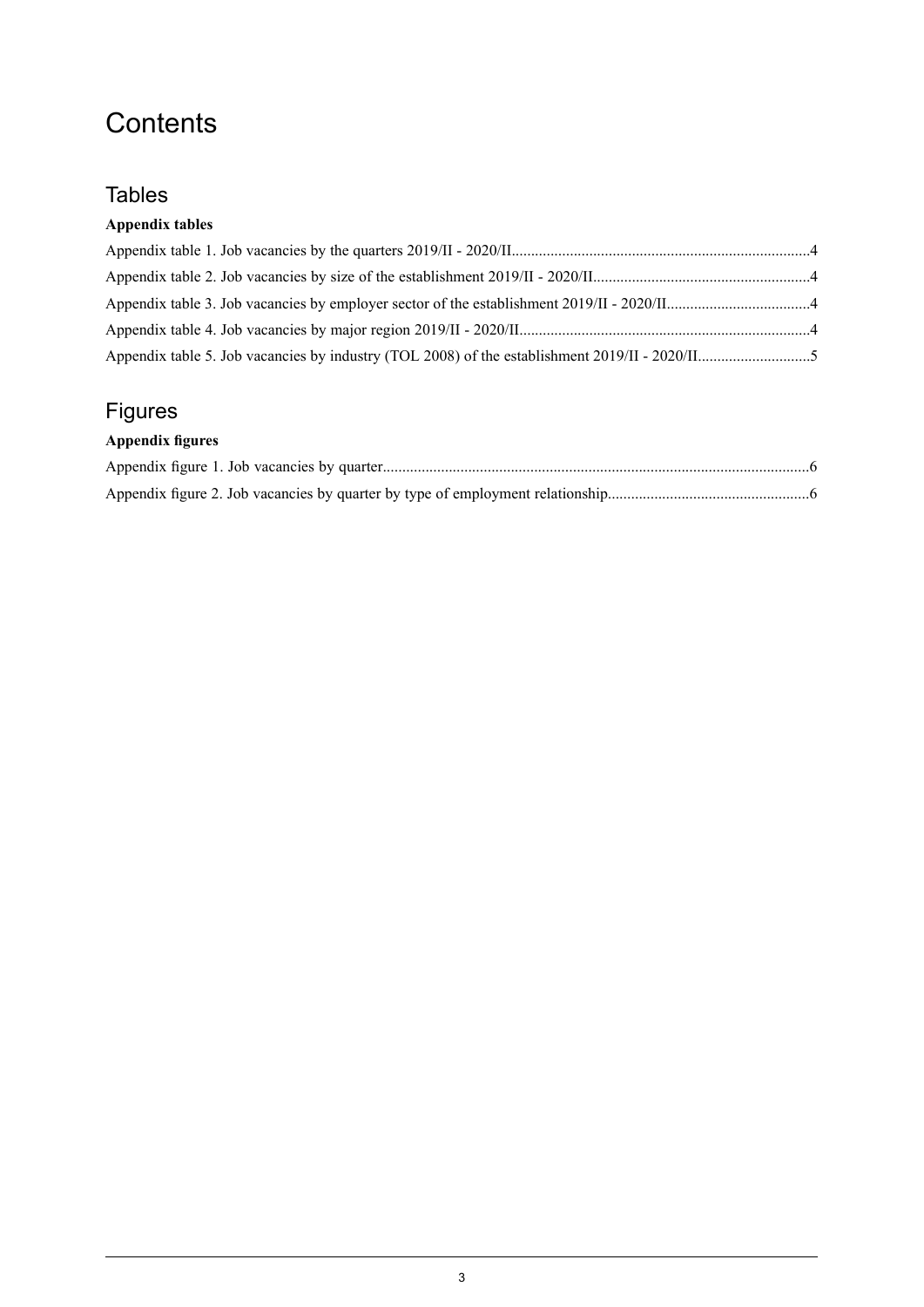# Appendix tables

### <span id="page-3-0"></span>**Appendix table 1. Job vacancies by the quarters 2019/II - 2020/II**

|               | Year/Quarter |        | Change                    |  |
|---------------|--------------|--------|---------------------------|--|
|               | 2019/1       |        | 2020/II 2019/II - 2020/II |  |
| Job vacancies |              |        |                           |  |
| Total         | 50 900       | 35 400 | $-15400$                  |  |
| Unoccupied    | 29 300       | 20 100 | $-9200$                   |  |
| Part-time     | 6600         | 5800   | -800                      |  |
| Fixed term    | 16 900       | 14 100 | $-2700$                   |  |
| Hard to Fill  | 30 400       | 15 400 | $-15000$                  |  |

### <span id="page-3-1"></span>**Appendix table 2. Job vacancies by size of the establishment 2019/II - 2020/II**

|                  | Year/Quarter |        | Change                    |  |
|------------------|--------------|--------|---------------------------|--|
|                  | 2019/1       |        | 2020/II 2019/II - 2020/II |  |
| Employees        |              |        |                           |  |
| Total            | 50 900       | 35 400 | $-15400$                  |  |
| 1 to 4 persons   | 13 800       | 8700   | $-5000$                   |  |
| 5 to 9 persons   | 9 500        | 5400   | $-4200$                   |  |
| 10 to 49 persons | 14 600       | 12 200 | $-2400$                   |  |
| 50 or more       | 12 900       | 9 100  | $-3800$                   |  |

### <span id="page-3-2"></span>**Appendix table 3. Job vacancies by employer sector of the establishment 2019/II - 2020/II**

|                           | Year/Quarter |        | Change                    |  |
|---------------------------|--------------|--------|---------------------------|--|
|                           | 2019/1       |        | 2020/II 2019/II - 2020/II |  |
| Employer                  |              |        |                           |  |
| Total                     | 50 900       | 35 400 | $-15400$                  |  |
| Private enterprise        | 37 700       | 24 700 | $-13000$                  |  |
| <b>Local Government</b>   | 8 500        | 7400   | $-1100$                   |  |
| <b>Central Government</b> | 1 600        | 700    | $-1000$                   |  |
| Non-Profit Organization   | 1800         | 1800   | 100                       |  |
| Other                     | 1 300        | 800    | -500                      |  |

### <span id="page-3-3"></span>**Appendix table 4. Job vacancies by major region 2019/II - 2020/II**

|                              | Year/Quarter |        | Change                    |  |
|------------------------------|--------------|--------|---------------------------|--|
|                              | 2019/1       |        | 2020/II 2019/II - 2020/II |  |
| Major region                 |              |        |                           |  |
| Total (incl. Aland)          | 50 900       | 35 400 | $-15,400$                 |  |
| Helsinki-Uusimaa             | 21 100       | 12 800 | $-8300$                   |  |
| Southern Finland             | 7 000        | 7 000  |                           |  |
| Western Finland              | 12 000       | 8800   | $-3100$                   |  |
| Northern and Eastern Finland | 10 600       | 6800   | $-3800$                   |  |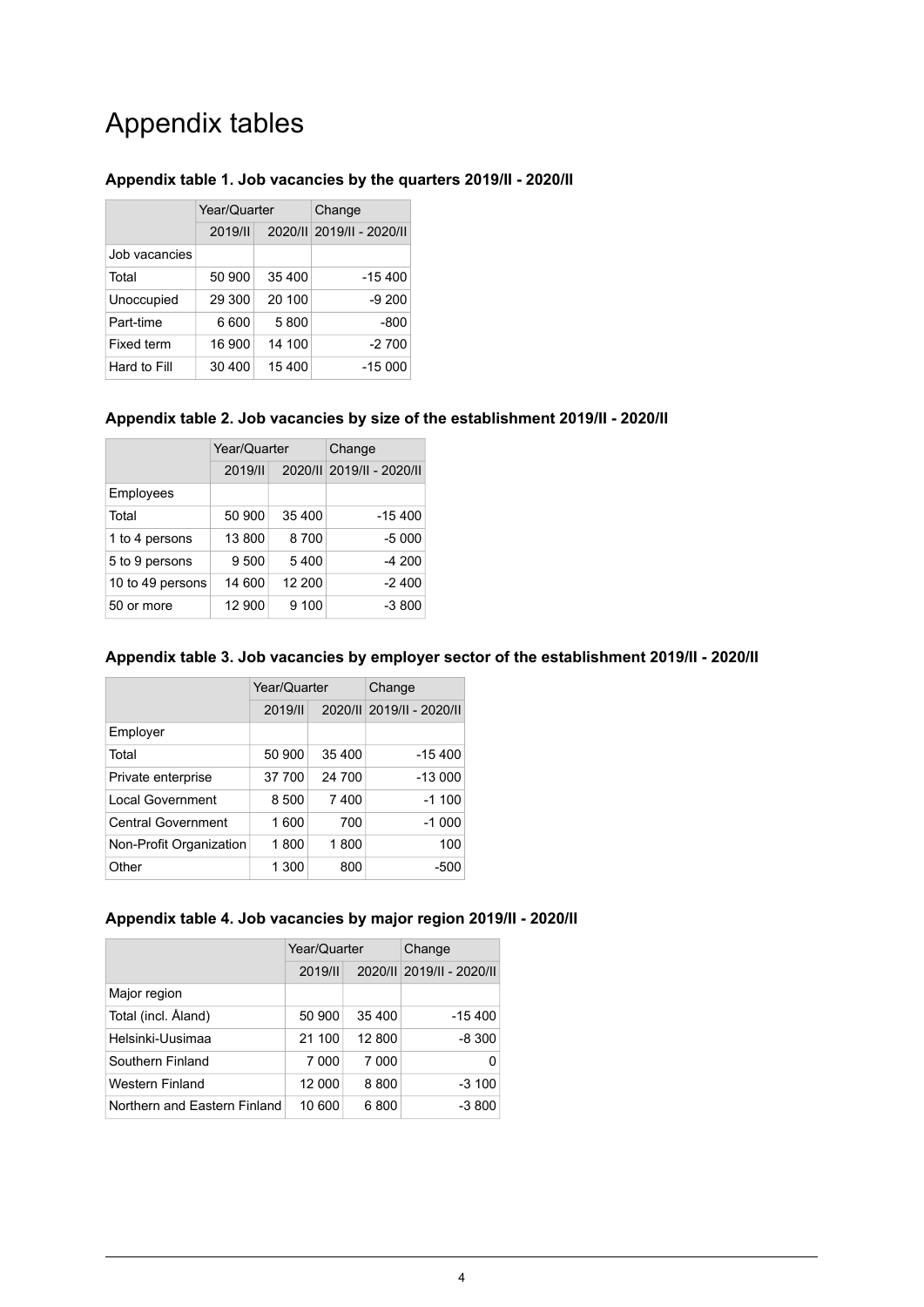### <span id="page-4-0"></span>**Appendix table 5. Job vacancies by industry (TOL 2008) of the establishment 2019/II - 2020/II**

|                                                                                                                 | Year/Quarter |         | Change                    |  |
|-----------------------------------------------------------------------------------------------------------------|--------------|---------|---------------------------|--|
|                                                                                                                 | 2019/1       |         | 2020/II 2019/II - 2020/II |  |
| Industry (TOL 2008)                                                                                             |              |         |                           |  |
| Total                                                                                                           | 50 900       | 35 400  | $-15,400$                 |  |
| A Agriculture, forestry and fishing (01–03)                                                                     | 1400         | 200     | $-1200$                   |  |
| B-E Manufacturing; Mining and quarrying and other industry (05–39)                                              | 6800         | 4 3 0 0 | $-2500$                   |  |
| F Construction (41–43)                                                                                          | 4 800        | 3400    | $-1400$                   |  |
| G-I Wholesale and retail trade; Transportation and storage; Accommodation and food<br>service (45–56)           | 12 700       | 6 100   | $-6600$                   |  |
| J Information and communication (58–63)                                                                         | 3 9 0 0      | 2600    | $-1300$                   |  |
| K.L Financial and insurance activities: Real estate activities (64–68)                                          | 1400         | 1 200   | $-200$                    |  |
| M.N Professional, scientific and technical activities; Administrative and support service<br>activities (69–82) | 6700         | 5900    | $-800$                    |  |
| O-Q Public administration; Education, Human health and social work activities (84–88)                           | 12 000       | 10 700  | $-1400$                   |  |
| R.S Other service activities (90–96)                                                                            | 1 100        | 1 0 0 0 | $-100$                    |  |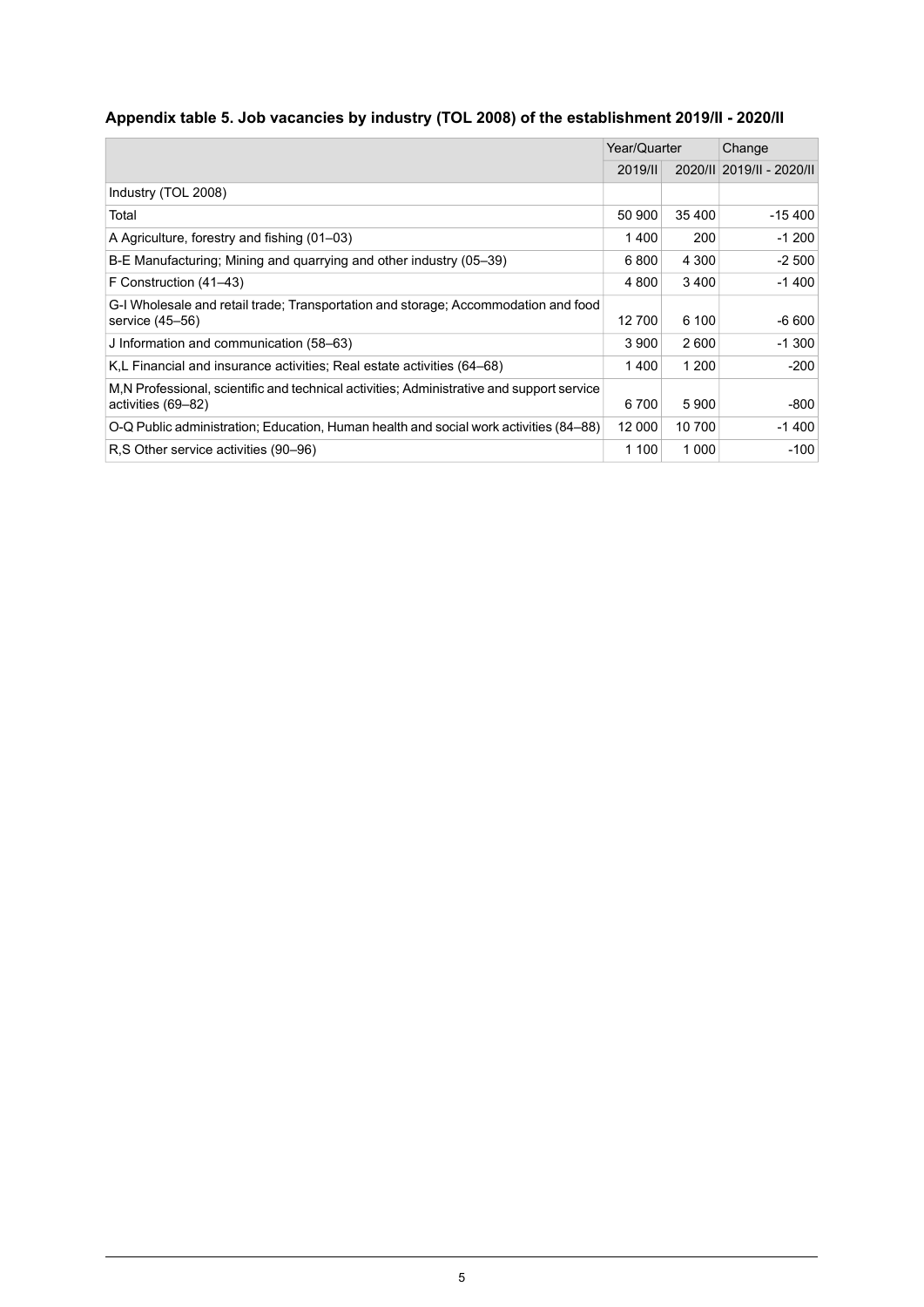# Appendix figures



### <span id="page-5-0"></span>**Appendix figure 1. Job vacancies by quarter**

<span id="page-5-1"></span>**Appendix figure 2. Job vacancies by quarter by type of employment relationship**